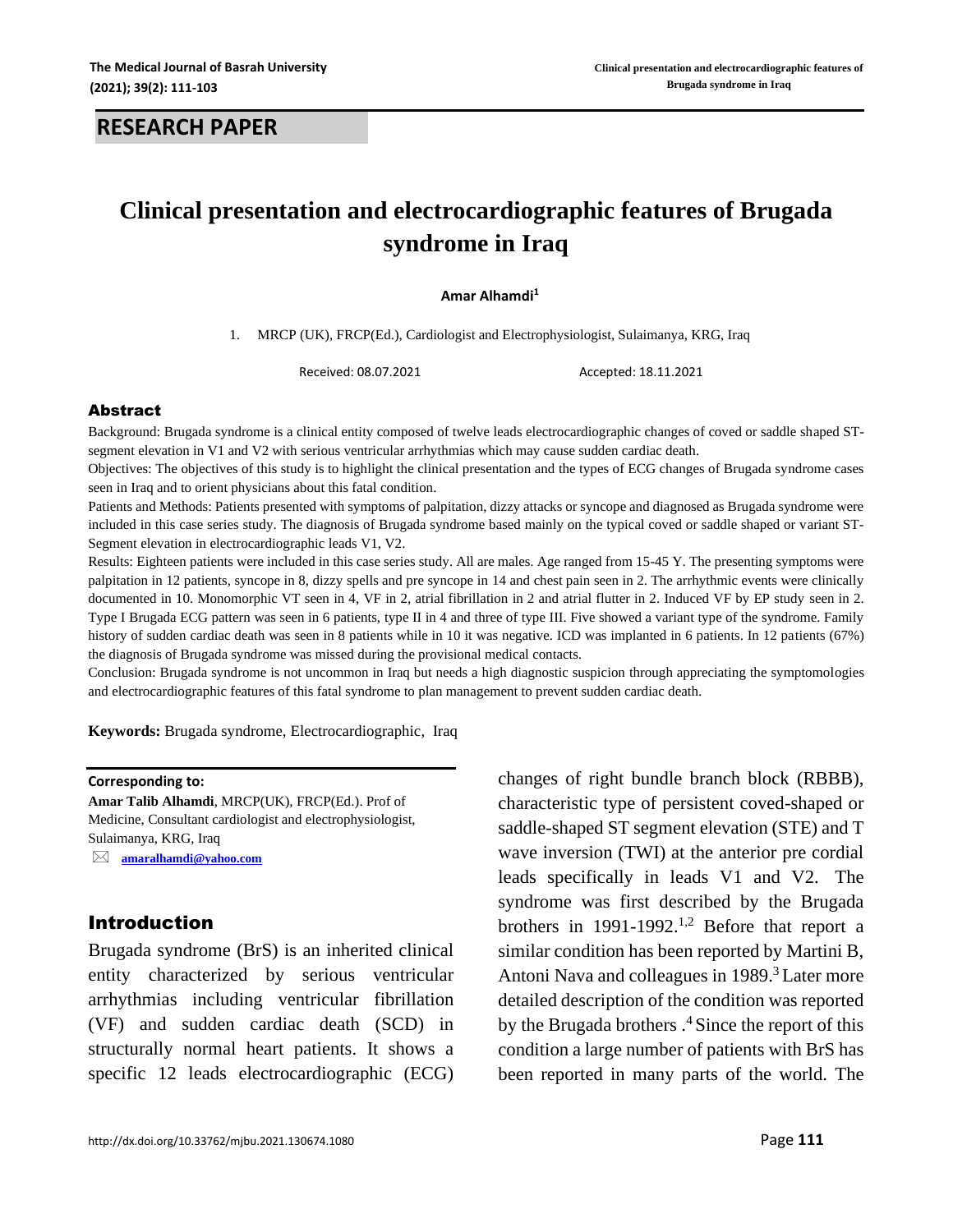worldwide prevalence of this syndrome is around  $0.01\%$ . 5,6,7,8. The prevalence varies among regions and ethnicities. Male is predominantly affected. It is more common at certain localities than others, the highest prevalence was found in Southeast Asia, Thailand has highest prevalence <sup>9</sup>. Low prevalence has been reported in the Arab countries like Egypt.  $10$  Few case reports were from Saudi Arabia.<sup>11,12</sup>

Since its first description in 1992, continuous achievements have expanded our understanding of the genetic basis and electrophysiological mechanisms underlying the disease. Currently, despite several genes identified, SCN5A has attracted most attention, and in approximately 30% of patients, a genetic variant may be implicated in the causation after a comprehensive analysis. In BrS the genetic background is the main determinant for the extent of the electrophysiological abnormalities.<sup>8</sup>

 In Iraq the first case of BrS has been reported in 2007 by Mohamaad Hashim et al  $.13$  After that reported case many other patients have been diagnosed. The ECG changes of BrS is not always constant, minor changes may be aggravated by a challenge test with flecanide or ajmaline.  $14-17$  The ST segment elevation may vary in shape and extent, accordingly three types of BrS ECG changes has been described: type I shows coved –shaped STE more than 2mm and TWI with or without drug challenge, Type II shows saddle-back STE morphology defined as J wave amplitude more than 2mm, while Type III shows STE not more than 1mm with either coved or saddle-back morphology of STE and this can be converted to Type I by challenge test.<sup>10</sup> see Figure 7. Changing pattern from type I in to type II has been reported  $^{15}$ 

ECG changes of BrS may be seen in asymptomatic individuals without clinical signs or symptoms.<sup>16</sup> Many random public survey for the BrS ECG changes has been conducted in asymptomatic individuals which showed variable prevalence and prognostic value. $17,18,19$  The clinical findings in BrS are: the most severe form is SCD due to VF which can be the first manifestation, other symptoms include: agonal respiration during sleep, history of palpitation, syncope, pre syncope , dizzy spells or inducible VT/VF by electrophysiological study (EPS) in patients with unexplained palpitation or syncope. $20,22$ 

Missing the diagnosis of BrS have a serious consequence because it is a marker of SCD. The ECG changes of BrS should always be evaluated in correlation to the symptoms and risk stratification which should include: family history (FH) of SCD or BrS, inducibilty of VF/VT by EPS in symptomatic or asymptomatic patients with Brugada ECG changes and the results of drug challenge test in borderline cases.  $^{20}$ At least 12 features of standard ECG are associated with a higher risk of sudden death in BrS. A multipara metric risk assessment approach based on ECG parameters associated with clinical and genetic findings could help improve current risk stratification scores of patients with BrS and warrants further investigation.<sup>21,22</sup>

Early repolarization syndrome is a term used to describe an ECG changes of prominent or elevated J-point with notching or slurring of the distal part of R wave.<sup>22, 23</sup> This syndrome is a synonymous to BrS and the two conditions are called J-wave syndrome.  $24$  Both are associated with high risk of VT/VF and SCD. A group of heterogeneous conditions induce a Brugada ECG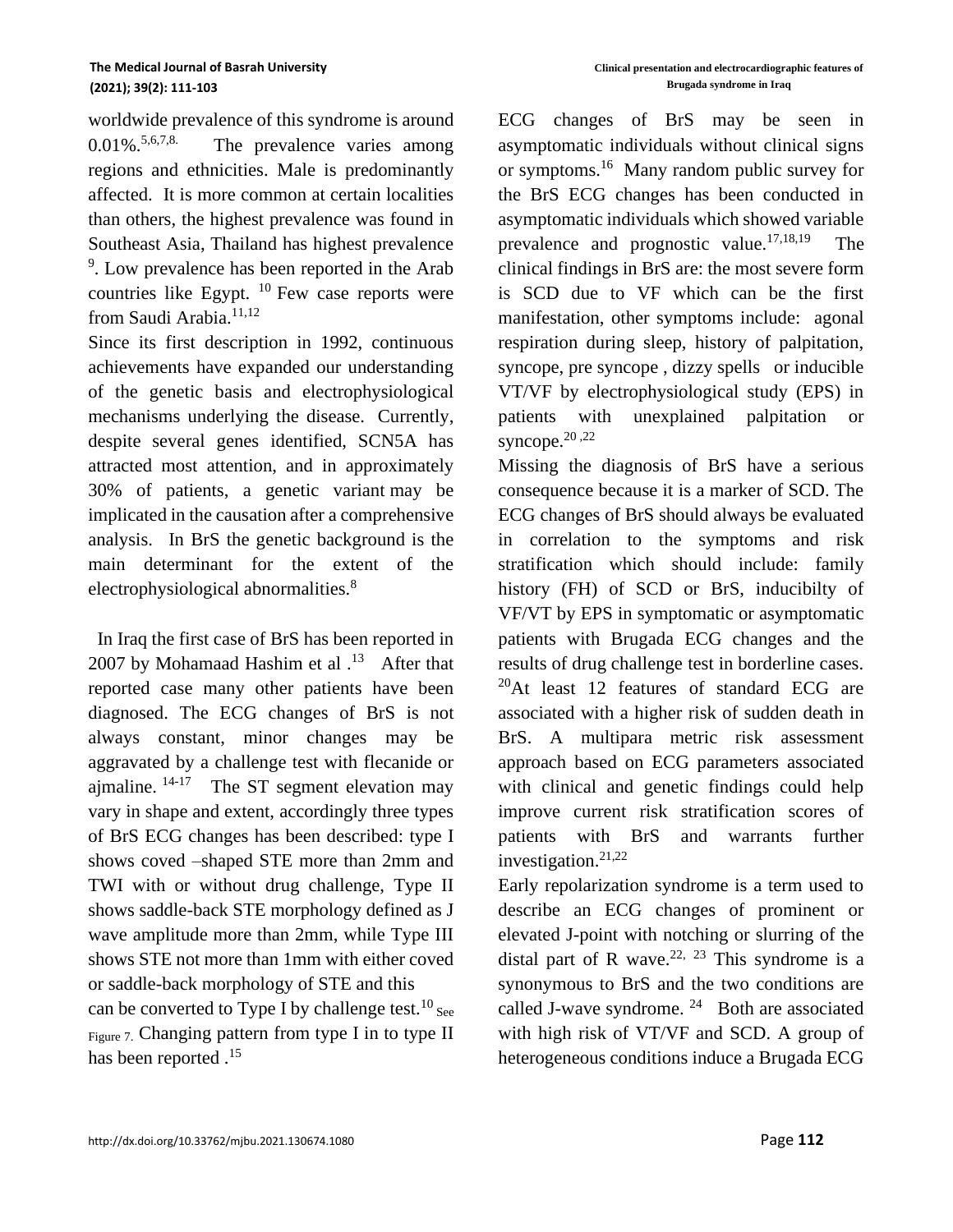pattern, including metabolic conditions, mechanical compression, myocardial ischemia, pulmonary embolism, myocarditis and pericardial diseases and post DC-shock within few hours. $22,25$  These situations must be distinguished from true BrS as these are potential reversible causes and do not need invasive treatment and ICD implantation. There is an overlap between BrS and sick sinus syndrome and cardiac conduction defects. BrS share many similarities to LQTS  $3.26$  Therapeutic approach of BrS continues to be challenging. Although there were limited therapeutic measures, essentially ICD implantation and quinidine. <sup>27</sup> ICD is indicated in symptomatic BrS including: a, resuscitated cardiac arrest. b, syncope with FH of SCD or BrS .c, BrS ECG with induced VF by EPS. ICD carries many complications over the patient's lifetime. <sup>28</sup> Catheter ablation in BrS has developed remarkably over the last few years. Epicardial 3D mapping has helped to discover well defined potentially reversible substrate where RF ablation proved to be effective in controlling  $VT/VF$  <sup>29</sup>. Successful Catheter ablation may well eliminate the BrS ECG changes. Ablation therapy can pave the way to cure BrS and potentially removes the need for ICD implantation or chronic quinidine therapy  $30$ . Further advances in this aspect of management of BrS may well revolutionize management of this fatal condition. There has been a remarkable progress in the effectiveness of catheter ablation since epicardial substrate ablation was first applied in 2011 and such approach is now widely applicable. <sup>30</sup> Endocardial mapping followed by endocardial substrate modification has an excellent long term outcome. 31,32

The aim of this case series study is to highlight the clinical presentation of BrS in Iraq to orient general practitioners, general physicians and cardiologists to the clinical symptoms and ECG features of this syndrome to help minimizing miss-diagnosis.

### **Methods**

Over a period of 11 years' patients with symptomatic BrS has been identified and included in this case series study. The reported cases were diagnosed by a single author at private clinic and Alhassani heart center in Sulaimanya during the period from 2009 up till 2020. The patients are both Arabs from the middle or south of Iraq or Kurds from Kurdistan region. All the patients were presented with symptoms and BrS<sup>,</sup> ECG changes. The diagnostic criterion to diagnose BrS was as follows: a, symptoms of palpitation, dizzy spells or syncope with documented tachyarrhythmias and ECG pattern of coved-shaped or saddle-back shaped ST segment elevation at V1-V2 or V3 with TWI. b, resuscitated patient from VT/VF and findings of coved or saddle - shaped ST segment elevation in V1, V2 or V3 in the ECG of sinus rhythm. c, findings of BrS type ST elevation in patients assessed for unexplained palpitation, dizzy spells or syncope. The type of BrS was assessed according to the following criteria: a, type I if the STE of coved –shaped more than 2 mm with TWI. b, type II diagnosed if the STE is of saddleback shape of more than 2mm. c, type III if the STE is of 1mm size of saddle- back shape. Those who was not classically fitting any of the three types was labelled as variant type of BrS. Family history of sudden death was asked for in all patients. All patients had 12 leads ECG, CXR,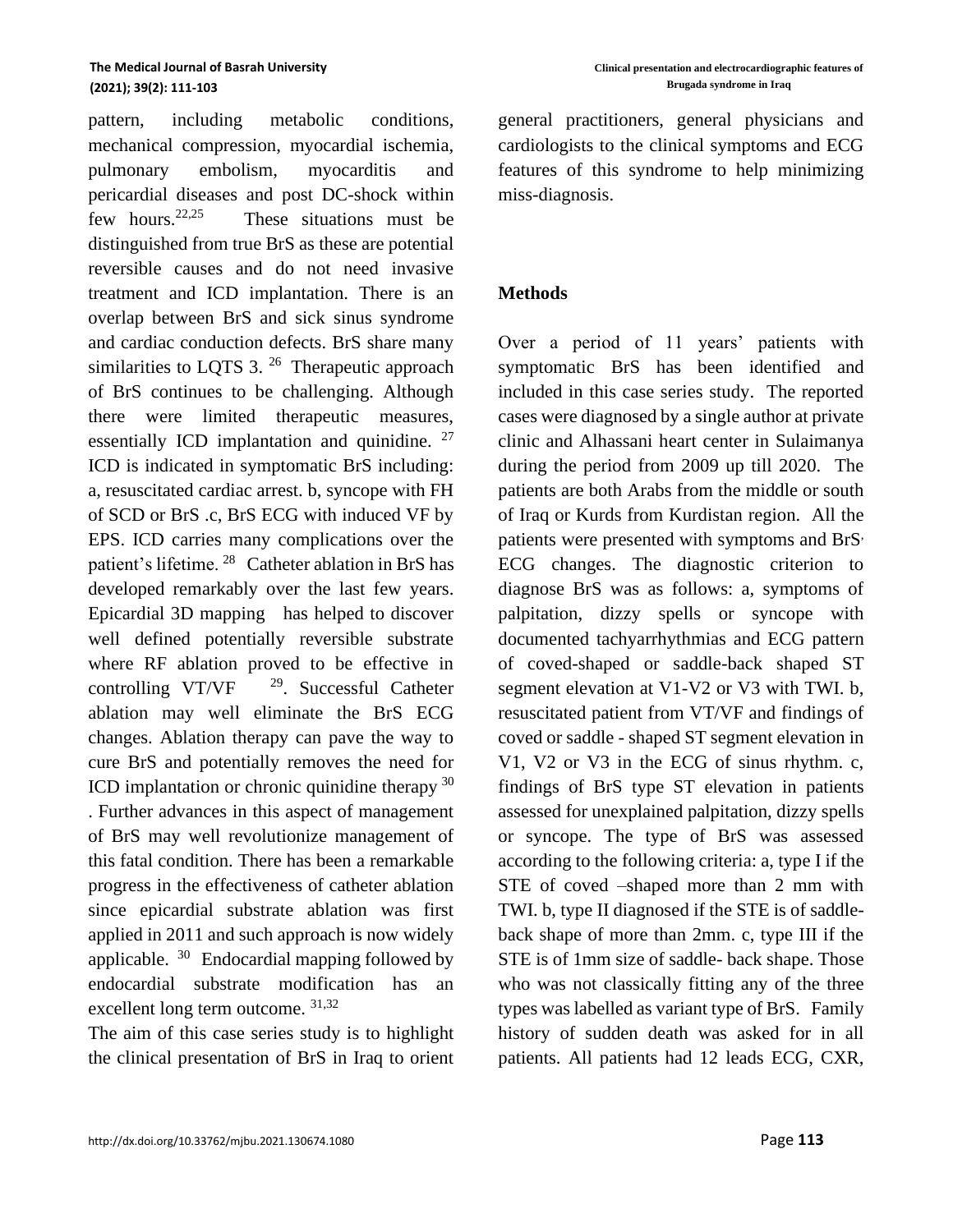echocardiogram and Holter recording for 24 or 48 hours. Arrhythmic events were looked for and classified accordingly. EPS done if felt necessary in unexplained palpitation or dizzy spells and syncope. The miss- diagnosis of BrS was defined as the patient presented to the medical care and miss-diagnosed as other medical problems and later diagnosed as BrS according to the diagnostic criteria. The number of medical contacts before reaching to BrS diagnosis was identified.

Unfortunately, genetic testing was not available in Iraq up till the time of writing this paper. Coronary angiogram was done for chest pain presentation. Full biochemical and hematological testing including electrolyte was done in all patients. Thyroid hormones were measured in all patients.

ICD implantation was done in patients with resuscitated VT/VF and those with positive FH of SCD and ECG changes of BrS and symptoms of palpitation or syncope. No quinidine therapy given to our patients because it is not widely available in Iraq.

# Results

A total of 18 patients were included in this case series study. All are males. Age ranged from 15- 45 Y. The symptoms they presented with were as follows: sudden palpitation was seen in 12 patients, syncope in 8 , dizzy spells and pre syncope in 14 . Chest pain seen in 2 p. The arrhythmic events were clinically documented in 10. Monomorphic VT of LBBB pattern seen in 4, VF in 2, atrial fib in 2 and atrial flutter in 2. Induced VF by EPS seen in 2. The pattern of ECG changes suggesting BrS was as follows: The type I Brugada ECG pattern was seen in 6 patients, and in 4 type II was seen, three showed type III. Five showed a variant type of BrS. TWI seen in all type I , II and III. FH of SCD was seen in 8 patients while in 10 the FH was negative for SCD. ICD was implanted in 6 patients according to the indication mentioned in patients and methods.

In 12 patients (67%) there was provisional one or two medical contacts where the diagnosis of BrS was missed. The over diagnosis was IHD in 7 and variable unrelated diagnosis in the other 5.

The figures 1 to 6 are showing different types of BrS and VA.

| Number<br>18<br>15-45<br>Age (yrs.)<br>Gender<br>All male<br>Symptoms<br>palpitation<br>12<br>syncope<br>8<br>dizziness<br>14<br>chest pain<br>$\mathfrak{D}$<br>Arrhythmias<br>monomorphic ventricular tachycardia (MVT)<br>12.<br>ventricular fibrillation (VF)<br>$\overline{c}$<br>atrial fibrillation (AF)<br>$\overline{c}$<br>atrial flutter (AFL)<br>$\overline{c}$<br>Electrophysiology study induced VF (EPS VF)<br>$\overline{2}$<br>Family history<br>Sudden Cardiac Death<br>8<br>No Family History<br>10<br>Misdiagnosed<br><b>IHD</b><br>12<br>Others<br>5 | TABLE 1, THE DEMOGRAPHIC CHARACTERISTICS. |  |  |
|---------------------------------------------------------------------------------------------------------------------------------------------------------------------------------------------------------------------------------------------------------------------------------------------------------------------------------------------------------------------------------------------------------------------------------------------------------------------------------------------------------------------------------------------------------------------------|-------------------------------------------|--|--|
|                                                                                                                                                                                                                                                                                                                                                                                                                                                                                                                                                                           |                                           |  |  |
|                                                                                                                                                                                                                                                                                                                                                                                                                                                                                                                                                                           |                                           |  |  |
|                                                                                                                                                                                                                                                                                                                                                                                                                                                                                                                                                                           |                                           |  |  |
|                                                                                                                                                                                                                                                                                                                                                                                                                                                                                                                                                                           |                                           |  |  |
|                                                                                                                                                                                                                                                                                                                                                                                                                                                                                                                                                                           |                                           |  |  |
|                                                                                                                                                                                                                                                                                                                                                                                                                                                                                                                                                                           |                                           |  |  |
|                                                                                                                                                                                                                                                                                                                                                                                                                                                                                                                                                                           |                                           |  |  |
|                                                                                                                                                                                                                                                                                                                                                                                                                                                                                                                                                                           |                                           |  |  |
|                                                                                                                                                                                                                                                                                                                                                                                                                                                                                                                                                                           |                                           |  |  |
|                                                                                                                                                                                                                                                                                                                                                                                                                                                                                                                                                                           |                                           |  |  |
|                                                                                                                                                                                                                                                                                                                                                                                                                                                                                                                                                                           |                                           |  |  |
|                                                                                                                                                                                                                                                                                                                                                                                                                                                                                                                                                                           |                                           |  |  |
|                                                                                                                                                                                                                                                                                                                                                                                                                                                                                                                                                                           |                                           |  |  |
|                                                                                                                                                                                                                                                                                                                                                                                                                                                                                                                                                                           |                                           |  |  |
|                                                                                                                                                                                                                                                                                                                                                                                                                                                                                                                                                                           |                                           |  |  |
|                                                                                                                                                                                                                                                                                                                                                                                                                                                                                                                                                                           |                                           |  |  |
|                                                                                                                                                                                                                                                                                                                                                                                                                                                                                                                                                                           |                                           |  |  |
|                                                                                                                                                                                                                                                                                                                                                                                                                                                                                                                                                                           |                                           |  |  |
|                                                                                                                                                                                                                                                                                                                                                                                                                                                                                                                                                                           |                                           |  |  |
|                                                                                                                                                                                                                                                                                                                                                                                                                                                                                                                                                                           |                                           |  |  |

| TABLE 2, THE TYPES OF BRUGADA SYNDROME ECG<br><b>CHANGES.</b> |               |
|---------------------------------------------------------------|---------------|
| Type I Brugada Syndrome                                       | 6             |
| Type 2 Brugada Syndrome                                       | 4             |
| Type III Brugada Syndrome                                     | $\mathcal{R}$ |
| Variant Brugada Syndrome                                      | 5             |
| Total                                                         | 18            |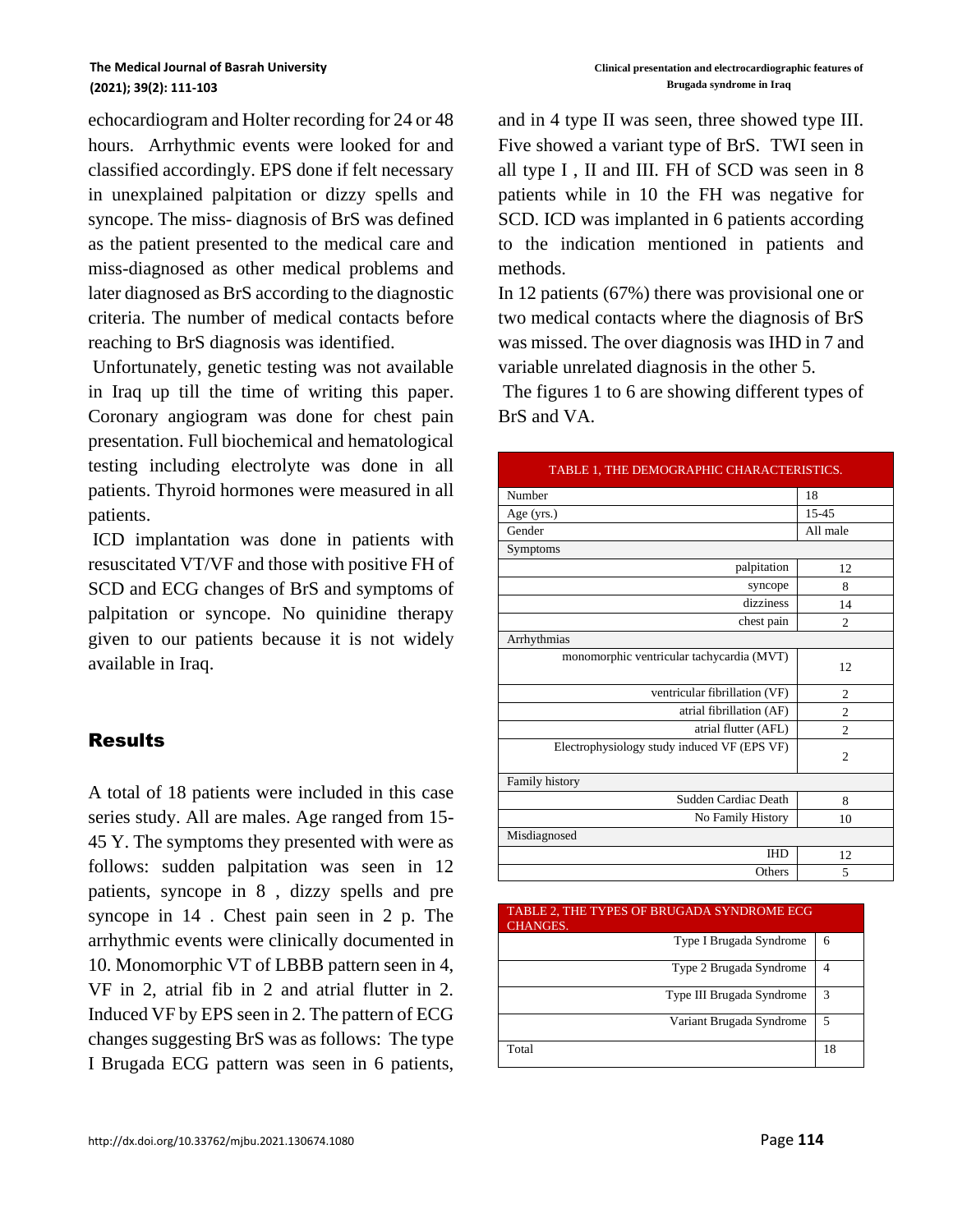### **The Medical Journal of Basrah University (2021); 39(2): 111-103**

**Clinical presentation and electrocardiographic features of Brugada syndrome in Iraq**



*Fig 1Twelve leads ECG of a patient presented with palpitation and syncope. Note the coved-shaped ST segment elevation at V1-V3 and TWI (arrows), suggesting type I Brugada syndrome.*



**Fig 2** Monomorphic VT of LBBB pattern in a patient presented with recurrent palpitation and pre syncope. In the 12 leads SR ECG (left) notice the saddle-back STE of type III Brugada in leads V1&V3 (circles).



*Fig 3,* a 32-y male patient presented with syncope and found in VF at the ED (top ECG strip), the first ECG (right) done few hours after resuscitation with DC - shock showed extensive, extreme coved-shaped ST segment elevation in leads I, aVL, V1-V4., the second ECG (left) one day later showed ST segment saddle in V1 suggesting type II BrS. FH: His father died suddenly at the age of 35Y. Bottom EGM from his ICD showed VF successfully

defibrillated 8 months after implantation.



**Fig 4,**42 Y Male patient with unexplained syncope, Right, the 12 leads ECG showed RBBB and minor coved ST segment elevation in aVF (arrow). During EP study VF induced by ventricular programmed stimulation. Left, the 12 leads SR ECG showing an IRBBB and atypical (variant) ST segment elevation in V1, V2, V4 and V5. (arrows).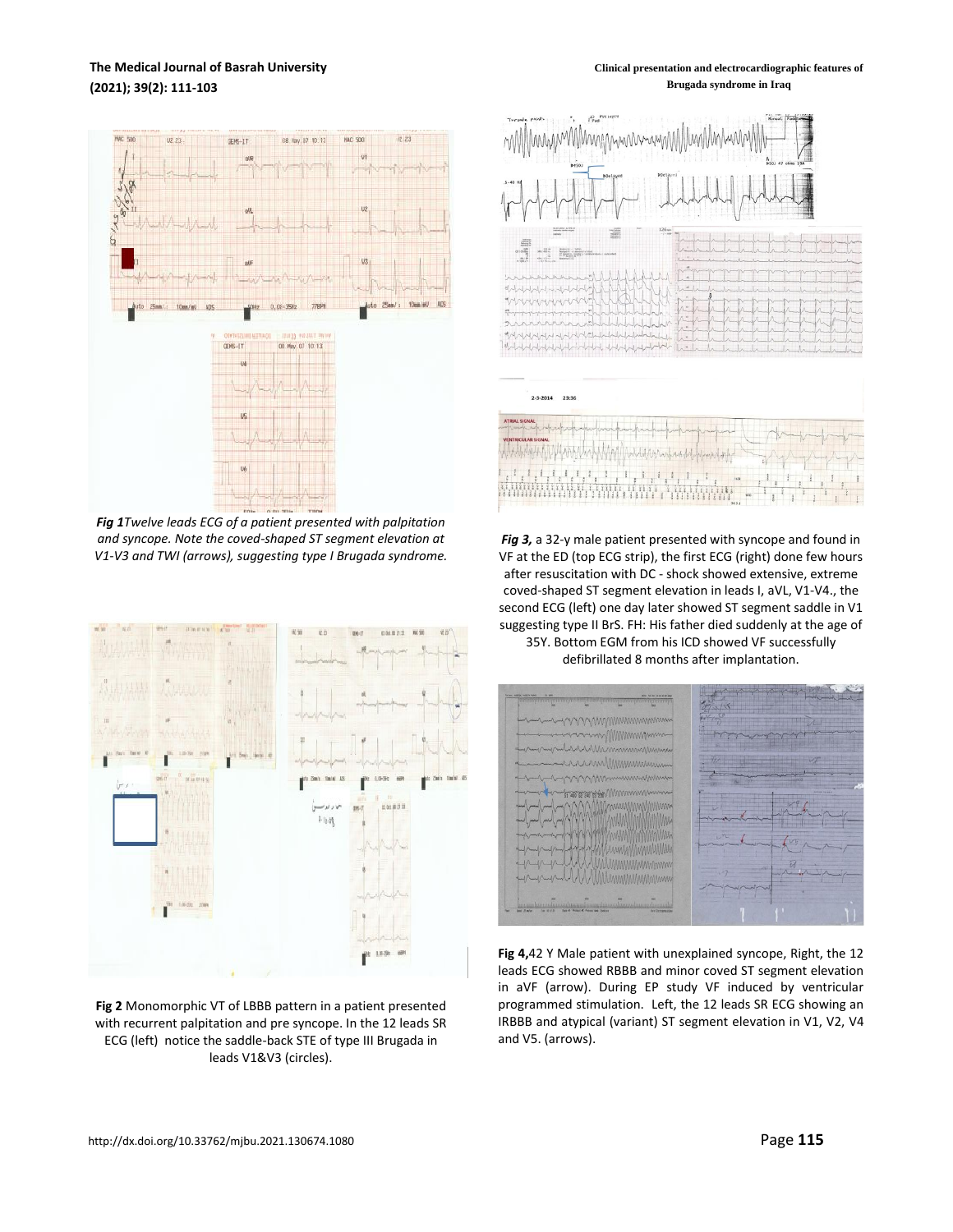### **The Medical Journal of Basrah University (2021); 39(2): 111-103**

**Fig 5,** the ECG of a 43 Y old male patient presented with palpitation and pre syncope. The rhythm is Atrial Flutter. Note the coved ST segment elevation in V1-V3. Findings suggesting type I BrS.



**Fig 6**, the twelve leads Holter ECG of a 45 Y male with syncope and chest pain. CTA: normal . FH: two male brothers SCD at 25, 30Y.Note the coved-shaped ST segment elevation in V2, aVL and lead I (arrows) suggesting type I BrS.

**Clinical presentation and electrocardiographic features of Brugada syndrome in Iraq**



**Fig 7**, the three classical types of BrS ECG changes, observe the ST segment elevation character in each type. In type I a coved shaped STSE, in type II a saddle-back STSE of more than 1mv, Type III shows an STSE saddle-back shaped of less than 1mv.Wilde AAM et al, Circulation. 2002; 106:2514–2519

## **Discussion**

The BrS is worldwide reported disease causing SCD due to VF/VT. The prevalence of the syndrome varies in between different global localities. In the middle east and the Arab countries few series have been reported. 8,9 In Iraq the first case was reported in 2007 in a boy of 16 y old with FH of SCD  $10$ . The character of the ST segment elevation noticed in five of our patients is rather of a variant type than the three classical types in literature, this has been observed by others at different regions in the world as in the report of Ari, Martini and Matsuo $12,13,14$ . It seems that there are world wide variations of the pattern of ST elevation in BrS which need a much wider international observational studies.8,12, 14, 15, 16,17

Random ECG survey in healthy population for BrS ECG changes as in Furuhashi and Sakabe reports is rather a different matter than ECG changes in symptomatic patients presented with syncope and have a VF/VT documented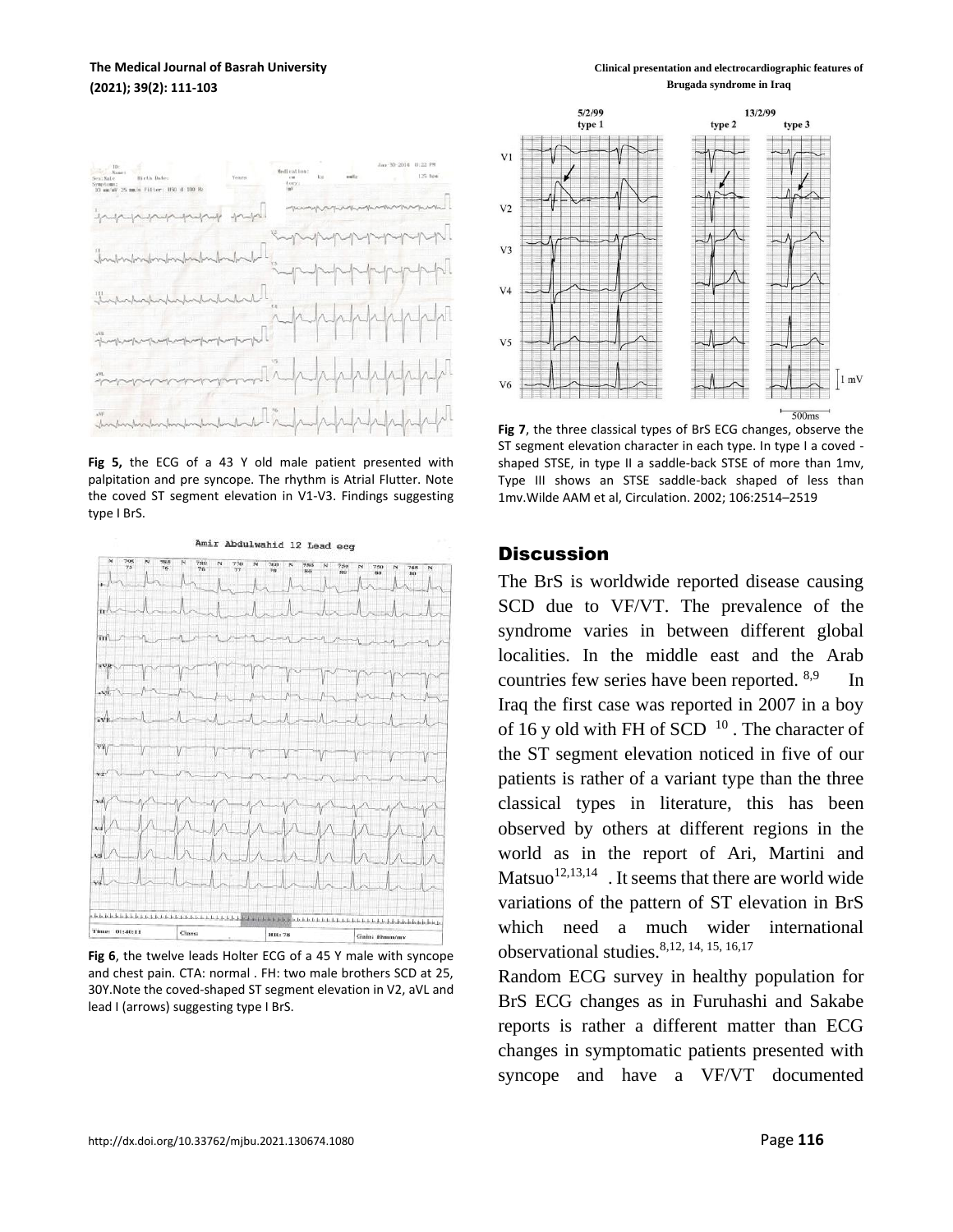clinically or induced by  $EPS<sup>15,16</sup>$ . The cases involved in our series are all symptomatic with documented ventricular arhhythmias.

As far as the clinical presentation and diagnosis of BrS, achieving a high diagnostic suspicion index is highly required in medical practice to minimize missing the diagnosis of BrS and offer a therapeutic measure to prevent SCD. The suspicion of the diagnosis of BrS starts with the clinical presentation of patients with palpitation, dizzy spells or syncope and the ECG changes of coved or saddle shaped ST-segment elevation in the anterior chest leads. Challenge test in borderline ECG changes can help to establish the diagnosis . There is a clear need to organize a national Iraqi registry for the cases with BrS and introduce a detailed genetic studies to understand the pattern of inheritance and look for the

# References

1.Brugada P, Brugada J. Right bundle branch block, persistent ST segment elevation and sudden cardiac death: a distinct clinical and electrocardiographic syndrome. A multicenter study. J Am Coll Cardiol .1992;20:1391-1396.

2. Brugada P, Brugada J. A distinct clinical and electrocardiographic syndrome: right bundle branch block, persistent ST elevation with normal QT interval and sudden cardiac death. PACE 1991; 14:746.

3.Martinin B, Nava A, Thiene G, Buja GF, Canciani B, Scognamiglio R, et al. Ventricular fibrillation without apparent heart disease: description of six cases. Am Heart J. 1989; 118:1203-1209.

4.Brugada J, Brugada R, Brugada P. Right bumble branch block and ST segment elevation correlation of consanguinity to the incidence and prevalence of this condition in Iraq and other regional countries. Cooperation with the international registry for BrS can help to further understand the pattern of this disease and improve the process of management in different countries. Improving the therapeutic procedures level specifically catheter ablation therapy is heavily required to minimize the need for ICD implantation and quinidine drug therapy.

Limitation of the study: small number of the cases because it is a single author observation.

**Conflict of interest**: The authors declare no conflict of interest.

**Financial Support**: None declared.

in leads V1-V3: a marker for sudden death in patients with no demonstrable structural heart disease. Circulation 1998; 97:457-60.

5. Brugada J, Campuzano O, Arbelo E . Present status of Brugada syndrome . JACC state –of- the art review. J Am Coll Cardiol. 2018; 72:1046-59.

• 6. Rojas A, Kaul R, Frenkel D, Hoch EG, Iwai S, Jacobson JT. Brugada syndrome clinical update. Hospital Practice. [https://doi.org/10.1080/21548331.2021.1](https://doi.org/10.1080/21548331.2021.1906012) [906012](https://doi.org/10.1080/21548331.2021.1906012)

7. Malik BR, Rudwan AMA , Abdelghani MS, Mohsen M, Khan SHA, Aljefairi N et al. Brugada Syndrome: Clinical Features, Risk Stratification, and Management . [Heart Views.](https://www.ncbi.nlm.nih.gov/pmc/articles/PMC7507903/) 2020 Apr-Jun;  $21(2): 88 - 96$ .

8. Ciconte G, Monasky MM, Santinelli V, Micaglio E, Vicedomini G, Anastasia L, et al. Brugada syndrome genetics is associated with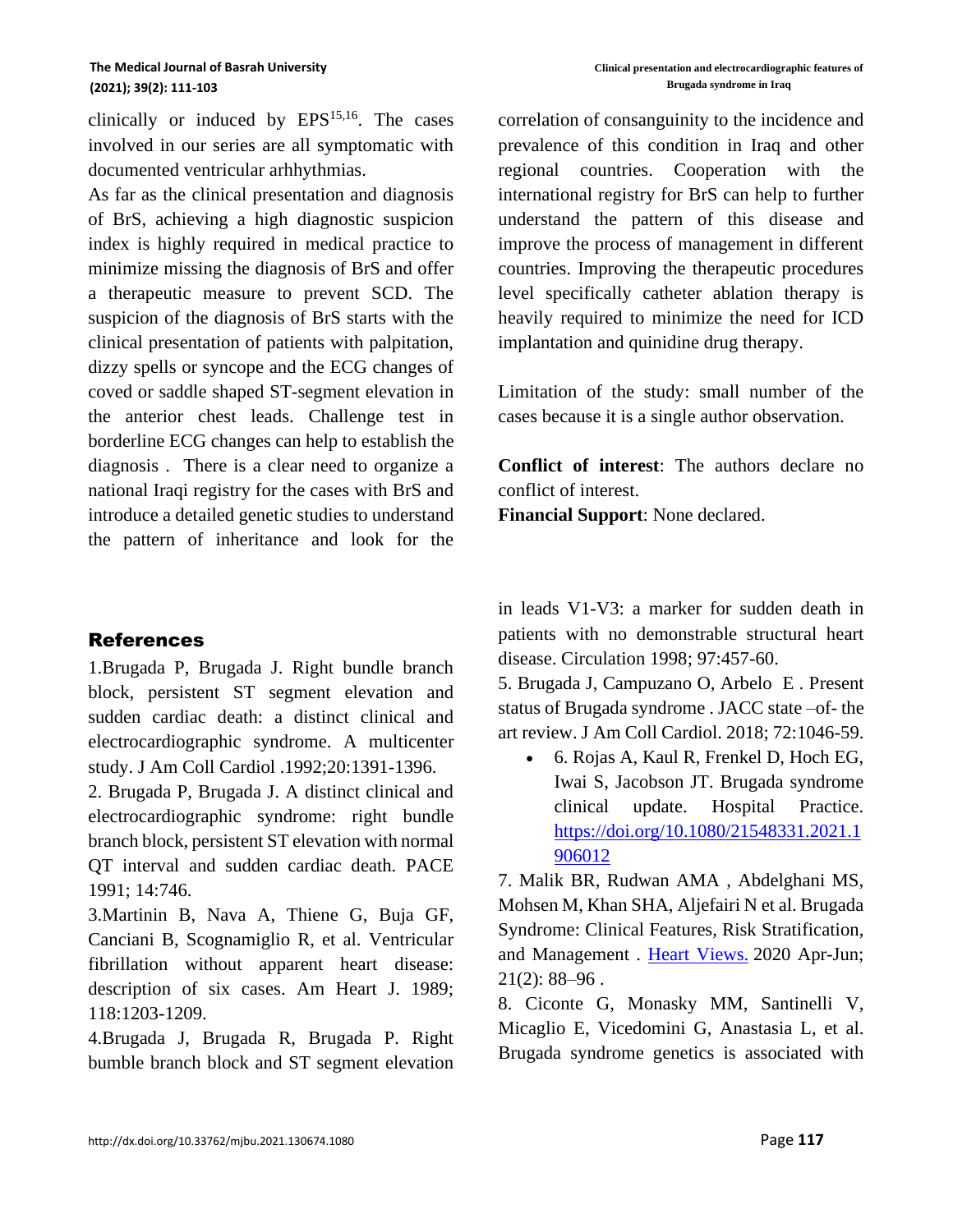phenotype severity. European Heart Journal*,2021 ;42*, Issue 11, :1082–109.

9.Nademanee K, Veerakul G, Nimmannit S et al. Arrhytmogenic marker for the sudden unexplained death syndrome in Thai men, Circulation .1997; 96: 2595-600.

10**.** [Wilde](https://www.ahajournals.org/doi/full/10.1161/01.cir.0000034169.45752.4a) AAM, [Antzelevitch](https://www.ahajournals.org/doi/full/10.1161/01.cir.0000034169.45752.4a) C, [Borggrefe](https://www.ahajournals.org/doi/full/10.1161/01.cir.0000034169.45752.4a) M, [Josep Brugada](https://www.ahajournals.org/doi/full/10.1161/01.cir.0000034169.45752.4a) R, Brugada [P, Brugada](https://www.ahajournals.org/doi/full/10.1161/01.cir.0000034169.45752.4a) J .Proposed Diagnostic Criteria for the Brugada Syndrome . Circulation. 2002; 106:2514–2519

11. [Akram](https://www.sciencedirect.com/science/article/pii/S1110260813000537#!) M, [Abdel-Wahab](https://www.sciencedirect.com/science/article/pii/S1110260813000537#!) A, [Salama](https://www.sciencedirect.com/science/article/pii/S1110260813000537#!) S, [Mokhtar](https://www.sciencedirect.com/science/article/pii/S1110260813000537#!) M. Low prevalence of Brugada-type electrocardiogram in a prospective large cohort of Egyptians. Egyptian Heart Journal, 2013 ;65(4): 259-263.

12. [Kharabsheh](https://www.ncbi.nlm.nih.gov/pubmed/?term=Kharabsheh%20SM%5BAuthor%5D&cauthor=true&cauthor_uid=17568160) S, [Al-Ghamdi](https://www.ncbi.nlm.nih.gov/pubmed/?term=Al-Ghamdi%20A%5BAuthor%5D&cauthor=true&cauthor_uid=17568160) A .Diagnosis : Brugada syndrome. [Ann Saudi Med.](https://www.ncbi.nlm.nih.gov/pmc/articles/PMC6077076/) 2007 May-Jun; 27(3): 214.

13. Hashim M, AL- Kinani T, Namiq K, AL-Hamdi A, Al-Mudaris K. Brugada syndrome, case report. Iraqi J Med Sci,2007:5(2): 87-90.

14.Priori SG, Wilde AA, Horie M, Cho Y, Behr ER, Berul C, et al. Executive summary: HRS/EHRA/APHRS expert consensus statement on the diagnosis and management of patients with inherited primary arrhythmia syndromes. Europace 2013; 15:1389-1406.

15. [Ari H,](https://www.sciencedirect.com/science/article/pii/S1110260813000239#!) [Koyuncu F,](https://www.sciencedirect.com/science/article/pii/S1110260813000239#!) [Avci A,](https://www.sciencedirect.com/science/article/pii/S1110260813000239#!) [Demir K,](https://www.sciencedirect.com/science/article/pii/S1110260813000239#!) [Altunkeser BB, Brugada Syndrome with atypical](https://www.sciencedirect.com/science/article/pii/S1110260813000239#!)  [characteristics: Case report. Egyptian Heart](https://www.sciencedirect.com/science/article/pii/S1110260813000239#!)  [Journal 2013;65\(3\):235-238.](https://www.sciencedirect.com/science/article/pii/S1110260813000239#!) 

[16. Martini B, Brugada syndrome is not an ECG.](https://www.sciencedirect.com/science/article/pii/S1110260813000239#!)  [Heart Rhythm 2016; 6:22-](https://www.sciencedirect.com/science/article/pii/S1110260813000239#!)

[17. Matsuo K, Akahoshi M, Nakashima E,](https://www.sciencedirect.com/science/article/pii/S1110260813000239#!)  [Suyama A, Seto S, Hayano M, Yano K, The](https://www.sciencedirect.com/science/article/pii/S1110260813000239#!)  [prevalence, incidence and prognostic value of the](https://www.sciencedirect.com/science/article/pii/S1110260813000239#!)  [Brugada –type electrocardiogram: a population –](https://www.sciencedirect.com/science/article/pii/S1110260813000239#!) [based study of four decades. J Am Coll Cardiol.](https://www.sciencedirect.com/science/article/pii/S1110260813000239#!)  [2001; 38:765-770.](https://www.sciencedirect.com/science/article/pii/S1110260813000239#!) 

[18. Furuhashi M, Uno K, Tsuchihashi K,](https://www.sciencedirect.com/science/article/pii/S1110260813000239#!)  [Nagahara D, Hyakukoku M, Ohtomo T, et al.](https://www.sciencedirect.com/science/article/pii/S1110260813000239#!)  [Prevalence of asymptomatic ST segment](https://www.sciencedirect.com/science/article/pii/S1110260813000239#!)  [elevation in right precordial leads with right](https://www.sciencedirect.com/science/article/pii/S1110260813000239#!)  [bundle branch block \(Brugada –type ST shift\)](https://www.sciencedirect.com/science/article/pii/S1110260813000239#!)  [among the general Japanese population. Heart](https://www.sciencedirect.com/science/article/pii/S1110260813000239#!)  [2001;86:161-166.](https://www.sciencedirect.com/science/article/pii/S1110260813000239#!) 

[19. Sakabe M, Fujiki A, Tani M, Nshida K,](https://www.sciencedirect.com/science/article/pii/S1110260813000239#!)  [Mizunmaki K, Inoue H. Proportion and prognosis](https://www.sciencedirect.com/science/article/pii/S1110260813000239#!)  [of healthy people with coved or](https://www.sciencedirect.com/science/article/pii/S1110260813000239#!) saddle-back type ST segment elevation in the right precordial leads during 10 years follow-up. Eur Heart J. 2003; 24:1488-1493.

20. Mizusawa Y, Wilde AAM. Brugada Syndrome. Circulation : Arrhythmia and Electrophysiology,2012;5:606-616.

21. Vitali F,Brieda A,Balla C, Pavasin R,Tonet E, Serenelli. JAHA,.

Standard ECG in Brugada Syndrome as a Marker of Prognosis: From Risk Stratification to Pathophysiological Insights.

ttps://doi.org/10.1161/JAHA.121.020767 2021;10:e020767

22. Pappone C, Santinelli V. Brugada Syndrome: Progress in diagnosis and management. Arrhythmia Electrophysiology Rev.2019;8(1):13-18.

23. Klatsky A, Oehm R, Cooper RA, Udaltsova N, Armstrong MA. The early repolarization normal variant electrocardiogram: correlates and consequences. Am J Med 2003; 115:171-177.

24. Shinde R, Shinde S, Makhale C, Grant P, Sathe S, Durairaj M, et al.Occurence of 'J waves'in 12-lead ECG as a marker of acute ischaemia and their cellular basis. Pacing Clin. Electrophysiol. 2007;30:817-819.

25. Dendramis G. Brugada syndrome and Brugada phenocopy . The importance of a